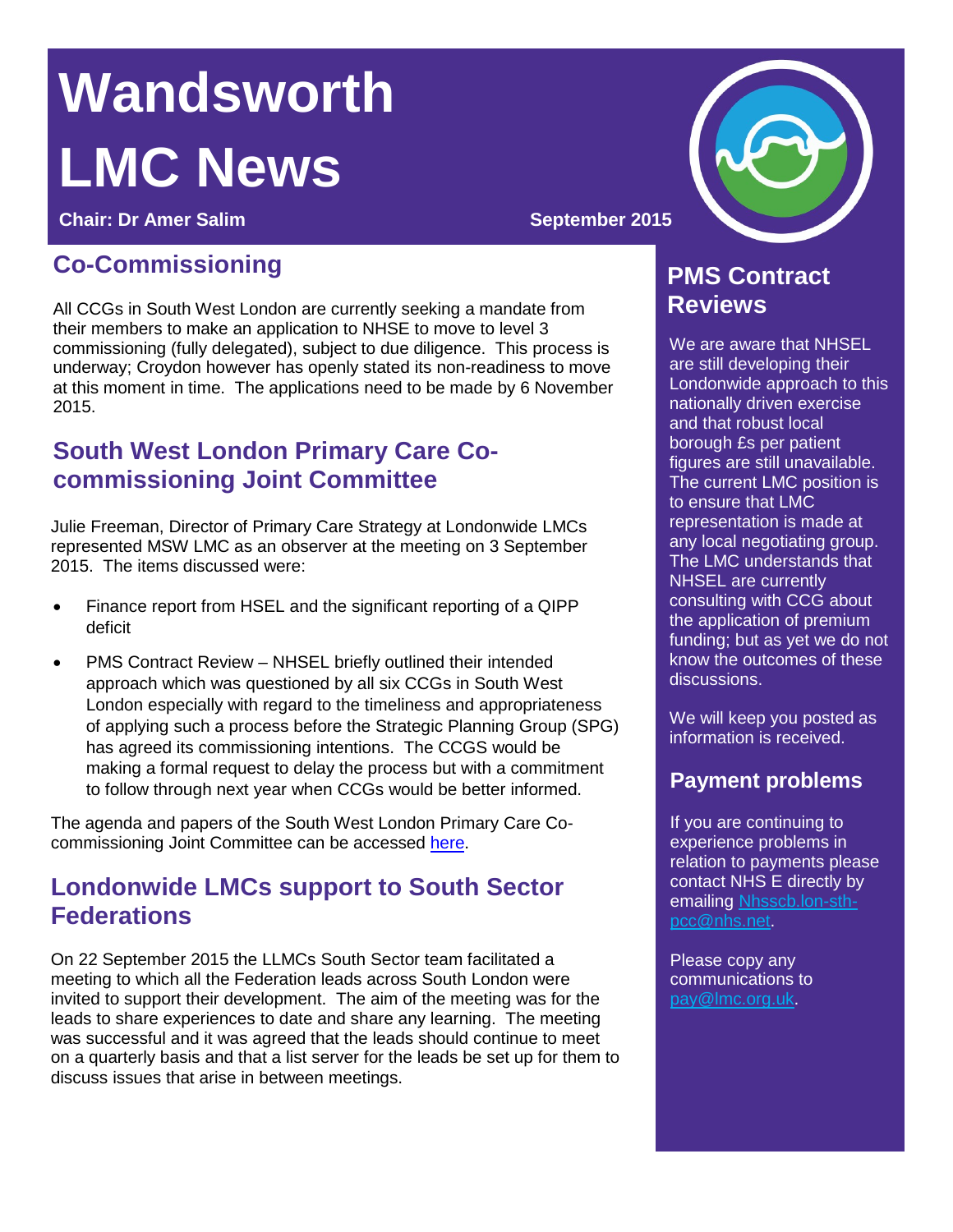## **Important reminder that Friends and Family Test is a contractual requirement**

Practices are reminded that it became a contractual requirement on 1 December 2014 for all GP practices to undertake NHS Friends and Family Tests (FFT) and for practices to submit data to NHS England on a monthly basis by the  $12<sup>th</sup>$  working day of the month. Please note that if you fail to submit your FFT data for three consecutive months NHSE are threatening to issue breach notices.

NHSEL have reported that 39% of practices across South London did not submit any data for June 2015.

Please remember that if even if you have no returns you need to submit this to demonstrate you are engaging in the process. Any returns fewer than 5 will not be counted as this potentially would enable patient identification, however you will have demonstrated engagement.

Please note that practices that have run out of FFT collection cards can request an additional 100 copies by contacting [england.londonfft@nhs.net.](mailto:england.londonfft@nhs.net)

Further advice about the FFT requirements can be found [here.](http://www.lmc.org.uk/article.php?group_id=13615)

#### **Discharge Summaries and requests that might impact on GP workload and patient safety**

Issues regarding discharge summaries and requests that might impact on GP workload and patient safety are being raised with Merton CCG.

We would be grateful for anonymised examples of inappropriate requests that you have received from hospital doctors and diagnostic departments in relation to GPs arranging tests pre and post op. Examples of inappropriate requests include those for potassium levels and BP pre op assessments.

The issue of consultant to consultant referrals is also being considered. We understand that there have been instances where during the treatment of a patient, a hospital doctor has requested that the patient is referred by their GP to another hospital department. Anecdotally, an example given has been of a hospital consultant requesting that a patient who the hospital is treating for cataracts is referred by their GP to the same hospital for retinal screening. In the circumstances we would also be grateful for examples of where a consultant to consultant referral would have been more appropriate than a referral request to the GP.

In addition please send any anonymised examples of discharge summaries in relation to which there are issues with the content and format.

Please be clear for which acute trust the anonymised examples relate to; these examples will then be passed onto the commissioners, (CCGs) to take up with the providers, (the acute trusts), with whom they have the contracts.

#### **SMS Service to Replace NHS Mail Service**

We should like to reiterate the message sent by Nicola Jones on SMS last week: The NHS Mail SMS (Text) service will cease on 30/9/15. The CCG has agreed in the short term to replace this like for like with the SECSU provided service. The CCG is aware that there are other alternatives such as iPlato which it wishes to look at in the middle to long term, and will discuss this at the GPIT Group. Unfortunately the CCG had less than a week to look at the new service spec and is of the view that it could do better. The CCG wishes to reassure practices that you will continue to have a free service after 30 September 2015.

There should be no need to do much in the line of changes in your practice but there will be information from the SECSU in the near future. The NHS Mail service was free. The CCG is having to fund the new service from the GP IT budget (GPSoC) and costs are likely to become an issue. It wishes to avoid passing these back to practices, but that will mean looking at what it can procure and ensuring fair use. The CCG will keep all practices posted.

The LMC will assist the CCG wherever it can.